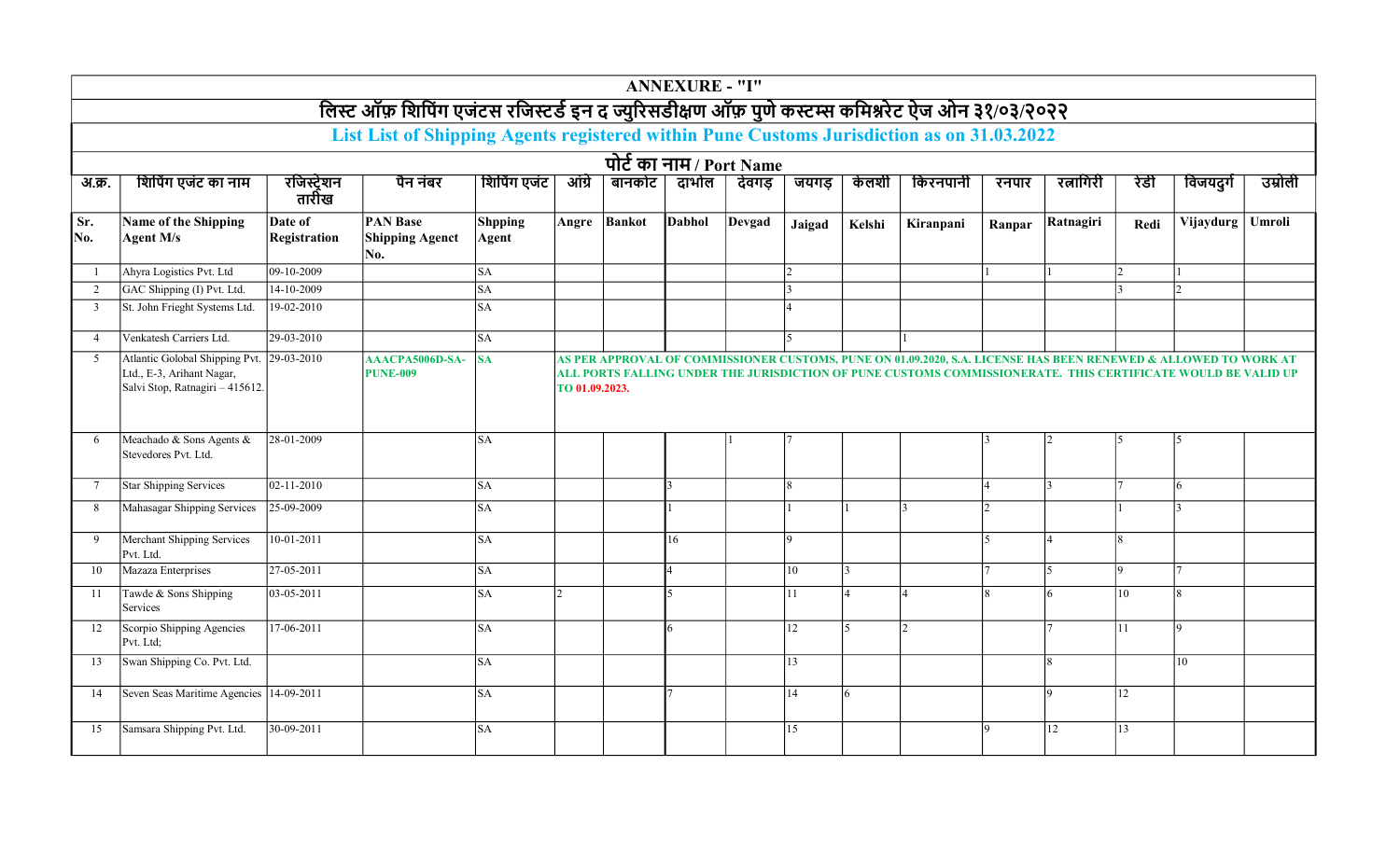| 16 | Pangea Shipping Agencies<br>Pvt. Ltd.                | $30-09-2011$       |                                   | <b>SA</b> |                |              | $ 16\rangle$    | l8  |                                                                                                                                                                                                                                 | 10 | 10 | 14 | 11           |  |
|----|------------------------------------------------------|--------------------|-----------------------------------|-----------|----------------|--------------|-----------------|-----|---------------------------------------------------------------------------------------------------------------------------------------------------------------------------------------------------------------------------------|----|----|----|--------------|--|
| 17 | Benlines Agencies (I) Pvt. Ltd. 02-11-2011           |                    |                                   | <b>SA</b> |                | 10           | 17              |     |                                                                                                                                                                                                                                 | 11 |    | 15 | 12           |  |
| 18 | Chandra Shipping & Trg<br>Services                   | $ 02 - 11 - 2011 $ |                                   | <b>SA</b> |                | $ 11\rangle$ | 18              |     |                                                                                                                                                                                                                                 | 12 | 11 | 16 | $ 13\rangle$ |  |
| 19 | Wilhelmsen Maritime Services 22-11-2011<br>Pvt. Ltd. |                    |                                   | <b>SA</b> |                | 12           | $ 19\rangle$    | 19. |                                                                                                                                                                                                                                 | 13 |    | 17 | 14           |  |
| 20 | VMA Shipping Agency Pvt.<br>Ltd;                     | $30-11-2011$       |                                   | <b>SA</b> |                | 13           | 20              |     |                                                                                                                                                                                                                                 | 14 | 13 |    |              |  |
| 21 | Taurus Shipping Pvt. Ltd;                            | $27-12-2011$       |                                   | <b>SA</b> |                |              | $\overline{21}$ |     |                                                                                                                                                                                                                                 |    |    | 18 |              |  |
| 22 | Samudra marine Services Pvt.<br>Ltd.                 | $30-12-2011$       |                                   | <b>SA</b> |                | 14           | $ 22\rangle$    | 10  |                                                                                                                                                                                                                                 | 15 |    | 19 | 15           |  |
| 23 | Seaways Shipping & Logistics 27-02-2012<br>Ltd.      |                    |                                   | <b>SA</b> |                |              | $ 23\rangle$    |     |                                                                                                                                                                                                                                 |    |    | 20 |              |  |
| 24 | Interocean Shpping (I) Pvt.<br>Ltd.                  | 15-06-2012         |                                   | <b>SA</b> |                | 18           | $\sqrt{24}$     | 13  |                                                                                                                                                                                                                                 |    |    |    |              |  |
| 25 | Seaworld Shipping &<br>Logistics Pvt. Ltd.           | 20-09-2012         |                                   | <b>SA</b> |                |              | $\overline{25}$ |     |                                                                                                                                                                                                                                 |    |    |    |              |  |
|    |                                                      |                    |                                   |           |                |              |                 |     |                                                                                                                                                                                                                                 |    |    |    |              |  |
| 26 | <b>Admiral Shipping Ltd.</b>                         | $10 - 10 - 2012$   | AAACA6759K-SA-<br><b>PUNE-006</b> | <b>SA</b> | TO 21.05.2023. |              |                 |     | AS PER APPROVAL OF COMMISSIONER CUSTOMS, PUNE ON 18.05.2019, S.A. LICENSE HAS BEEN RENEWED & ALLOWED TO WORK AT<br>ALL PORTS FALLING UNDER THE JURISDICTION OF PUNE CUSTOMS COMMISSIONERATE. THIS CERTIFICATE WOULD BE VALID UP |    |    |    |              |  |
| 27 | Ashtavinayak Shipping<br>Services Pvt. Ltd.          | 14-02-2013         |                                   | <b>SA</b> |                |              | 27              | 11  |                                                                                                                                                                                                                                 |    |    |    |              |  |
| 28 | Worldwide Shipping Inc.                              | 20-02-2013         |                                   | <b>SA</b> |                |              | 28              |     |                                                                                                                                                                                                                                 |    |    |    |              |  |
| 29 | MNK & Co.                                            | 08-07-2013         |                                   | <b>SA</b> |                |              | $ 29\rangle$    |     |                                                                                                                                                                                                                                 |    |    |    |              |  |
| 30 | Seascape Shipping &<br>Consutancy                    | $11 - 12 - 2013$   |                                   | <b>SA</b> |                |              | 30              |     |                                                                                                                                                                                                                                 |    |    |    |              |  |
| 31 | Shaan Marine Services Pvt.<br>Ltd.                   | $26 - 02 - 2014$   |                                   | <b>SA</b> |                |              | 31              |     |                                                                                                                                                                                                                                 |    |    |    |              |  |
| 32 | Shantialal Shipping Services<br>Pvt. Ltd.            | $22 - 04 - 2014$   |                                   | <b>SA</b> |                |              | $\overline{32}$ |     |                                                                                                                                                                                                                                 |    |    |    |              |  |
| 33 | Marekh Marine Agencies Pvt.<br>Ltd.                  | $10-06-2014$       |                                   | <b>SA</b> |                |              | $\overline{33}$ |     |                                                                                                                                                                                                                                 |    |    |    |              |  |
| 34 | V. Star Trans Shipping Pvt.<br>Ltd.                  | 03-12-2014         |                                   | <b>SA</b> |                |              | $ 34\rangle$    |     |                                                                                                                                                                                                                                 |    |    |    |              |  |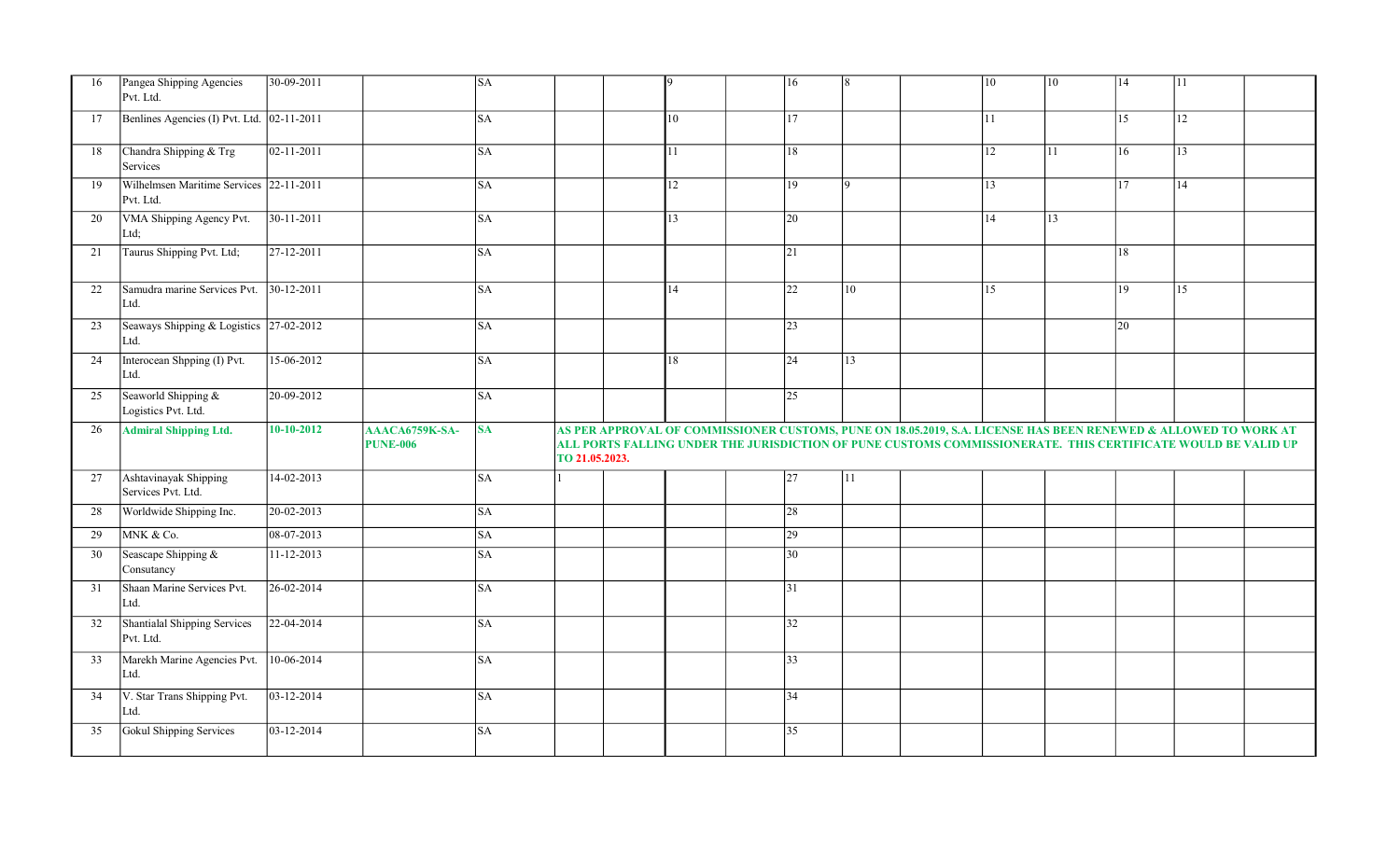| 36 | Aed Infraport Ltd.                                                                                                                                                                                        |            |                                   | <b>SA</b> | $\mathbf{3}$ |                |    |                | 36 |                  |                                                                                                                                                                                                                                                             |    |                 |    |    |  |
|----|-----------------------------------------------------------------------------------------------------------------------------------------------------------------------------------------------------------|------------|-----------------------------------|-----------|--------------|----------------|----|----------------|----|------------------|-------------------------------------------------------------------------------------------------------------------------------------------------------------------------------------------------------------------------------------------------------------|----|-----------------|----|----|--|
| 37 | Hindustan Logistics Shipping<br>Agency                                                                                                                                                                    | 15-12-2015 |                                   | <b>SA</b> |              |                | 17 |                | 37 | <sup>12</sup>    |                                                                                                                                                                                                                                                             |    | 14              |    |    |  |
| 38 | Graeym Marine Pvt. Ltd.                                                                                                                                                                                   | 26-04-2016 |                                   | SA        | 6            | $\overline{2}$ | 19 |                | 38 | $\vert 15 \vert$ |                                                                                                                                                                                                                                                             | 16 | 15              |    |    |  |
| 39 | Hindustan Shipping Agency                                                                                                                                                                                 | 24-05-2016 |                                   | <b>SA</b> |              | ا ?            | 20 |                | 39 | 16               | <sup>6</sup>                                                                                                                                                                                                                                                | 17 | 16 <sup>1</sup> | 22 | 16 |  |
| 40 | SeaCrest Marine Services Pvt.<br>Ltd.                                                                                                                                                                     | 28-01-2009 |                                   | SA        |              |                |    |                |    |                  |                                                                                                                                                                                                                                                             |    |                 |    |    |  |
| 41 | EMS Seacrest Marine Services 26-04-2011                                                                                                                                                                   |            |                                   | SA        |              |                |    |                |    |                  |                                                                                                                                                                                                                                                             | 6  |                 |    |    |  |
| 42 | VAC Shipping Agencies P.<br>Ltd.                                                                                                                                                                          | 22-09-2011 |                                   | <b>SA</b> |              |                |    |                |    |                  |                                                                                                                                                                                                                                                             |    |                 |    |    |  |
| 43 | Dhabol Marine Services                                                                                                                                                                                    | 28-05-2012 |                                   | SA        |              |                | 15 |                |    |                  |                                                                                                                                                                                                                                                             |    |                 |    |    |  |
| 44 | Nationwide Shipping Services<br>Pvt. Ltd.                                                                                                                                                                 | 05-08-2016 |                                   | SA        |              |                |    |                |    |                  |                                                                                                                                                                                                                                                             |    |                 |    |    |  |
| 45 | M/s S.S. Shipping Agency &<br>Logistics                                                                                                                                                                   | 20/3/2017  |                                   | SA        |              | $\overline{4}$ | 21 | $\overline{2}$ | 40 | 117              | $ 23\rangle$                                                                                                                                                                                                                                                | 18 | 17              | 23 |    |  |
| 46 | Globo Trans Pro Logistics Pvt. 20/4/2017<br>Ltd., 401, Sunil Enclave,<br>Pareira Hill Road, Off<br>Andheri - Kurla Road, Next to<br>Magic Bricks, WEH Metro<br>Station, Andheri East,<br>Mumbai - 4000909 |            | AAGCG6077Q-SA-<br><b>PUNE-004</b> | SA        |              |                |    |                |    |                  | AS PER APPROVAL OF COMMISSIONER CUSTOMS, PUNE ON 17.07.2019, S.A. LICENSE HAS BEEN RENEWED & ALLOWED TO WORK AT ALL PORTS<br>FALLING UNDER THE JURISDICTION OF PUNE CUSTOMS COMMISSIONERATE. THIS CERTIFICATE WOULD BE VALID UP TO 18.04.2024.              |    |                 |    |    |  |
| 47 | Mahalaxmi Shipping Pvt. Ltd., 08-02-2018<br>Karbhari Complex, Karbhari<br>Circle, Kasba Baramati, Pune -<br>413102                                                                                        |            | AAECM2121P-SA-<br><b>ABG-029</b>  | <b>SA</b> |              |                |    |                |    |                  | AS PER APPROVAL OF COMMISSIONER CUSTOMS, PUNE ON 08.02.2018, S.A. LICENSE HAS BEEN GRANTED & ALLOWED TO WORK AT ALL PORTS<br>falling under the jurisdiction of pune customs commissionerate. This certificate would be valid up to <mark>13.02.2021.</mark> |    |                 |    |    |  |
| 48 | Unique Marine Agency, 102, 10.12.2018<br>Evershine Heights, Raj Nagar,<br>Mazgaon Road, Ratnagiri -<br>415612                                                                                             |            | ASGPK4189A-SA-<br><b>PUNE-001</b> | <b>SA</b> |              |                |    |                |    |                  | AS PER APPROVAL OF COMMISSIONER CUSTOMS, PUNE ON 10.12.2018 S.A. HAS BEEN ALLOWED TO WORK AT ALL PORTS FALLING UNDER THE<br>JURISDICTION OF PUNE CUSTOMS COMMISSIONERATE. THIS CERTIFICATE WOULD BE VALID UP TO 10.12.2021.                                 |    |                 |    |    |  |
| 49 | Alap Carriers, Mr. Lalit<br>Mohan Dutta, Proprietor<br>(PAN No. ADDPD6303M)<br>71/A, B.T. Road, Kolkata<br>(West Bengal) Kolkata - 70090                                                                  | 30.04.2019 | ADDPD6303M-SA-<br><b>PUNE-002</b> | <b>SA</b> |              |                |    |                |    |                  | AS PER APPROVAL OF COMMISSIONER CUSTOMS, PUNE, ON 30.04.2019 S.A. LICENSE HAS BEEN GRANTED & ALLOWED TO WORK AT ALL PORTS<br>FALLING UNDER THE JURISDICTION OF PUNE CUSTOMS COMMISSIONERATE. THIS CERTIFICATE WOULD BE VALID UP TO 30.04.2022.              |    |                 |    |    |  |